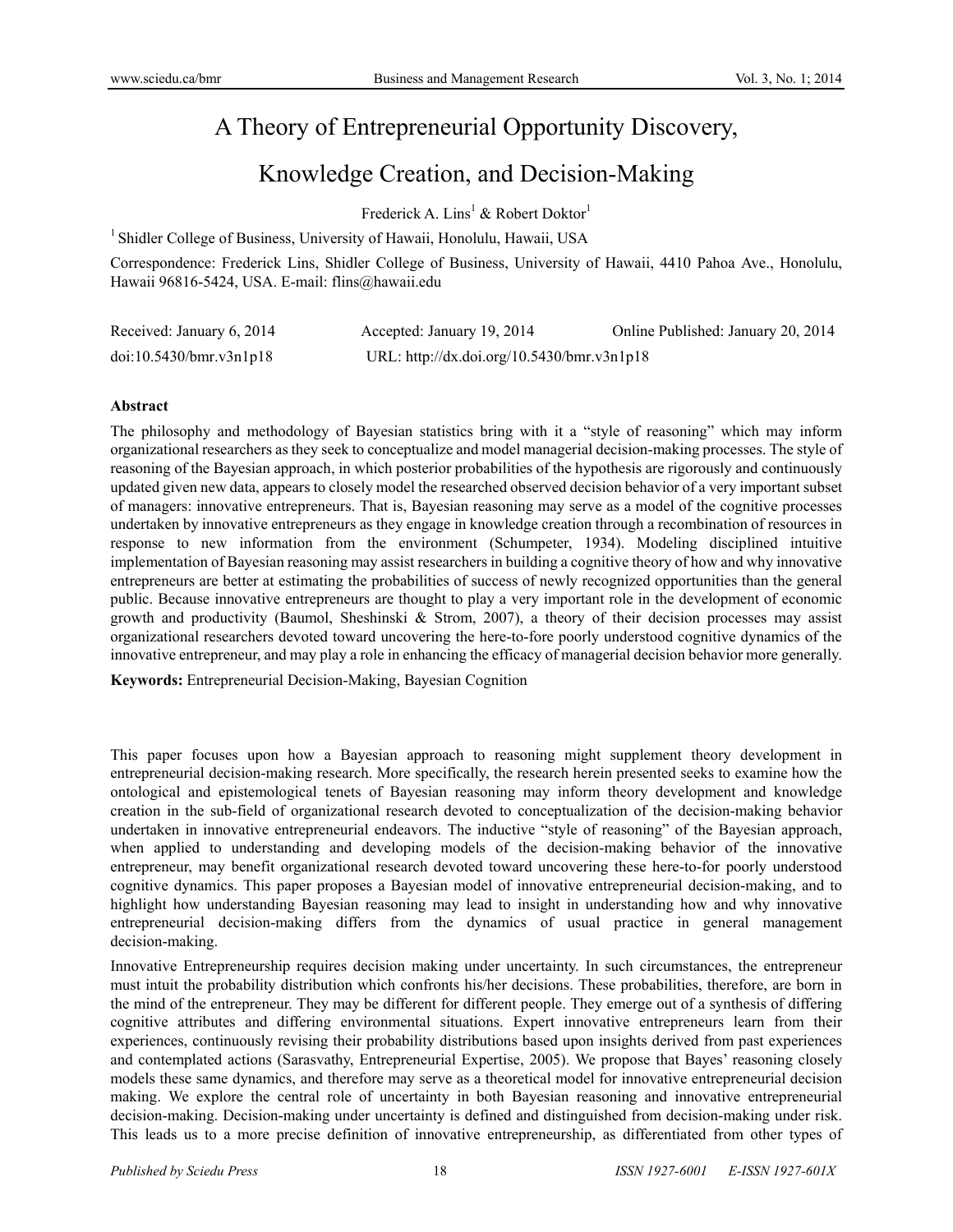entrepreneurial activities. Thereafter, we explore the relationship between opportunity recognition and innovative entrepreneurship. This is followed by an illustration of Bayesian entrepreneurial reasoning that leads to a discussion of the causation vs. effectuation issue in entrepreneurship research. Thereafter, we explore the cognitive and decision-making entrepreneurial research literature relevant to the characteristics of Bayesian reasoning.

## **1. Bayesian Reasoning**

We argue that Bayes' theorem may inform our understanding of entrepreneurial decision making. That is, it has the potential to be a hypothetical construct upon which a Theory of Entrepreneurial Decision Making may be modeled.

Bayer's theorem adjusts probabilities given new evidence in the following way:

Equation 1  $P(H_0 1 E) = {P(E 1 H_0) P(H_0)} / P(E)$ 

Where

- $\bullet$  H<sub>0</sub> represents a hypothesis that was inferred before new evidence, E, became available.
- $\bullet$  P(H<sub>0</sub>) is called the *prior probability* of H<sub>0</sub>
- $\bullet$  P(E 1 H<sub>0</sub>) is called the *conditional probability* of seeing the evidence E given that the hypothesis H0 is true. It is also called the *likelihood function* when it is expressed as a function of E given H0.
- P(E) is called the *marginal probability* of E: the probability of witnessing the new evidence E under all mutually exclusive hypotheses. It can be calculated as the sum of the product of all probabilities of mutually exclusive hypothesis and corresponding conditional probabilities:  $\sum P(E \mid H_i) P(H_i)$
- P (H<sub>0</sub> l E) is called the posterior probability of H<sub>0</sub> given E.

Bayesian analysis is all about updating our probabilities given experience. We set out in this paper to argue that good innovative entrepreneurial decision making is all about updating probabilities given experience, and we argue the keen ability to form accurate posterior probabilities is one of the key ingredients of successful innovative entrepreneurship.

### **2. Uncertainty and Entrepreneurship**

Uncertainty is now and has always been ever present in the mind of mankind. It is a cruel reality of the complex nature of the turbulent world in which we find ourselves. Our earliest ancestors also lived in a world of unpredictable consequences. Acs and Audretsch in their Introduction to the Handbook of Entrepreneurship Research (2010) quote Bernstein (1996) pointing out "…The revolutionary idea that defines the boundary between modern times and the past is the mastery of risk: the notion that the future is more than the whim of the gods and that men and women are not passive before nature…" One of the great challenges of mankind throughout the ages has been to learn to cope with risk and uncertainty. We try to understand our world; to model our world so as to be able to predict what will happen to us as a consequence of our actions or inactions. But it is extremely rare when we can be certain of what the outcomes will be of what we do and do not do. Most often we must intuit the likeliness as well as the value of the benefit or harm of one consequence over another. On the rarest of occasions we can know for certain that there will be five or seven or however many likely consequences of an action, and know as well that each of the consequences has a certain probability of occurrence, and further know for certain that these probabilities when summed will equal 1. When this most rare of circumstances does occur, we are indeed lucky, for what we are confronting risk rather than uncertainty. In the risky situation we can calculate an expected value for each of our possible actions and then choose the action with the most beneficial outcome for our needs. The world rarely gives us the benefit of such kindness as these situations of decisions under risk. Risky decision making is rare in the real world and rarer still in the world of the entrepreneur.

So it is true for the entrepreneur. Innovative entrepreneurship is rarely about risk; it is all about dealing with uncertainty. The innovative entrepreneur faces uncertainty in all his/ her decisions and actions. Uncertainty impinges upon all stages of entrepreneurial action, and it is the response of the entrepreneur to that uncertainty which, more than other factors, determines the success or failure of the entrepreneurial venture. Because entrepreneurship is all about the implementation of a new and/or innovative business model, entrepreneurs actually face greater uncertainty than is generally common in more established business practices, which hold the benefit of learning from their longer experiences. There exists historic literature linking uncertainty to entrepreneurship: Cantillon (1755), as noted in the work of Herbert and Link (1988), speaks of the role uncertainty plays in initiating entrepreneurial acts. Austrian economists and their followers; in a most instructive insight; have argued that entrepreneurial acts are largely the consequence of less perceived uncertainty on the part of the entrepreneur (Hayak, 1945; Menger, 1950; Kirzner,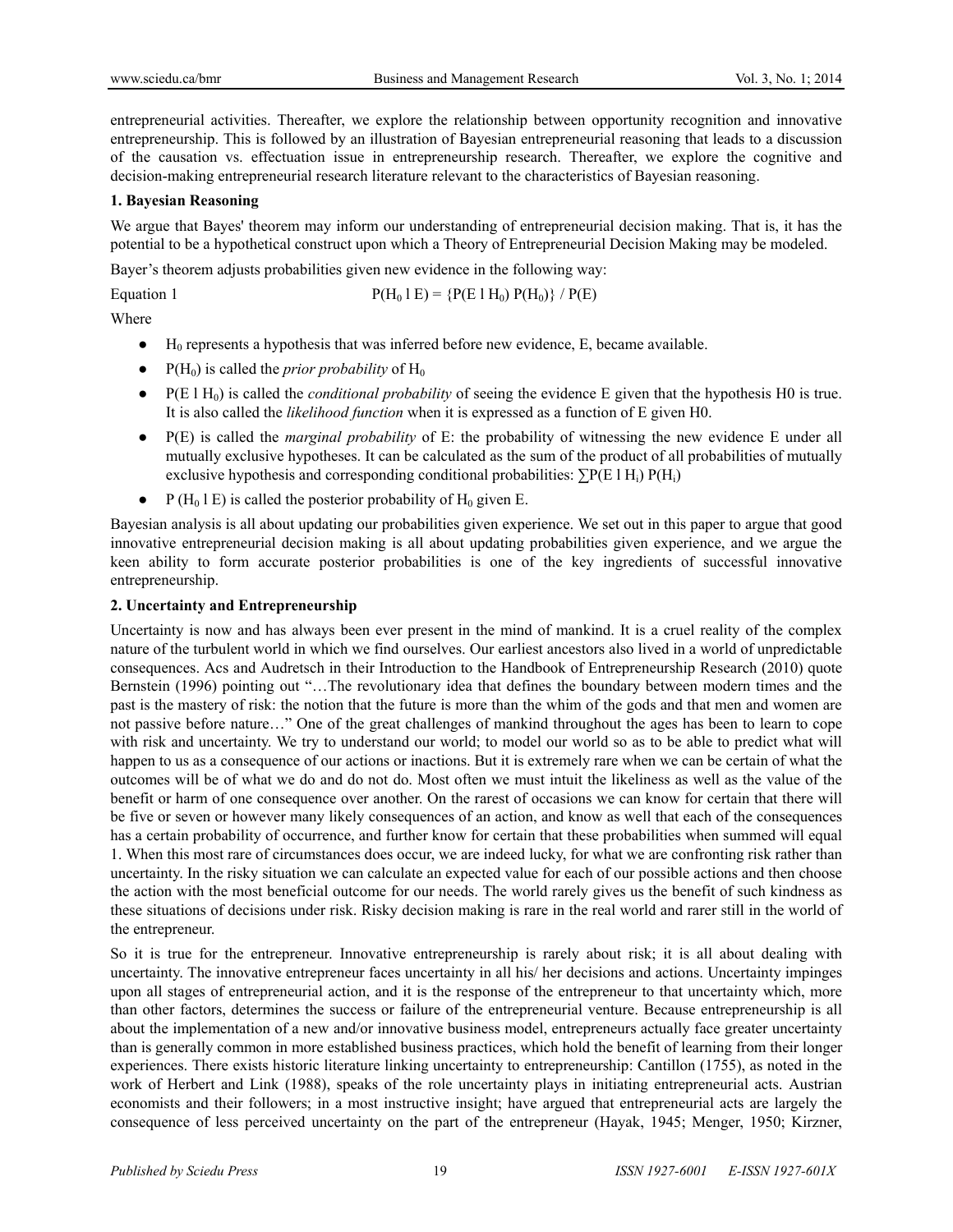1973, 1985, 1989). Other non-Austrian economists have added to this line of thought. Knight (1921) posits that profit is the reward for bearing uncertainty because, unlike risk, uncertainty is inestimable and therefore uninsurable. Knight (1921) distinguished between risk and uncertainty:

> *"Uncertainty must be taken in a sense radically distinct from the familiar notion of Risk, from which it has never been properly separated… The essential fact is that 'risk' means in some cases a quantity susceptible of measurement, while at other times it is something distinctly not of this character; and there are far-reaching and crucial differences in the bearings of the phenomena depending on which of the two is really present and operating… It will appear that a measurable uncertainty, or 'risk' proper, as we shall use the term, is so far different from an immeasurable one that it is not in effect an uncertainty at all."…*

Schumpeter (1934) added the key concept that entrepreneurs create new combinations, which become that heartbeat of the innovations that are the engine of the free market economy. Drawing on the wisdom of the Austrian economists and others cited above, these new Schumpeterian combinations may impart upon the entrepreneur a new insight, which leads to the perception of a new, and importantly, a more agreeable level of uncertainty (Galunic and Rodan 1998).

*Proposition 1:* Innovative Entrepreneurial Decision Making is often Decision Making under Uncertainty, not Risk.

## **3. Who Are the Entrepreneur Decision-Makers and Why Are They Important?**

Almost everyone is an entrepreneur in one way or another. At one time or another; from lemonade stands to new software endeavors; just about everyone has had a turn launching a new business. While it is a virtue for society that we all are entrepreneurs, it is concomitantly a dilemma for the researchers of entrepreneurship. For lack of a consensus upon clear and operational definition of entrepreneurship leads to both validity and reliability trouble in research endeavors.

The definitional problem becomes quite apparent on the first pages of Entrepreneurship textbooks. If we randomly select a few texts on entrepreneurship from our own bookshelves or the bookshelves of a of a faculty colleague, we will likely find an array of definitions of entrepreneurship. For example, the fourth edition of "Entrepreneurship" by Lambing and Kuehl (2007) points out that there exists no consensus upon a definition of entrepreneurship. They note that Morris, Lewis and Sexton (1994) perhaps came close to a consensus when they proposed entrepreneurship to be:

> *"… a process activity. It generally involves the following input; an opportunity, one or more proactive individuals, an organizational context; risks, innovations and resources. It can produce the following outcomes; a new venture or enterprise; value; new products or processes; profit or personal benefit; and growth…"*

A second selected text, "Entrepreneurship: How to Start and Operate a Small Business" by Mariotti (2007) does not define entrepreneurship in its glossary, but does define the entrepreneur as

> *"… a person who organizes and manages a business, assuming the risk for the sake of potential return…"*

Both definitions above are valiant efforts. They attempt to be inclusive of all views of the entrepreneur and entrepreneurship. For researchers, the Morris et al. definition holds more promise than that of Mariotti, because Morris, et.al. are somewhat more meticulous, and therefore more readily operationalized.

The GEM project (Acs, Aremius, M., & Minniti, 2004) offers another insight into the definition of entrepreneur. While initially measuring entrepreneurial activity as the creation of a new venture or enterprise, the GEM project has refined its efforts by distinguishing two different types of entrepreneurship (Acs, 2006; McMullen, Plummer, & Acs, 2007).

1) Necessity entrepreneurship is having to become an entrepreneur because you have no better options

2) Opportunity entrepreneurship is an active choice to start a new enterprise based upon the perception that an unexploited or under-exploited business opportunity exists.

These two different forms of entrepreneurship are operationally distinguished by use of a questionnaire inquiring as to the motive for starting a new business. The more meticulous distinction of opportunity entrepreneurship is a major step forward. It begins to allow operationalization of the important dimension of "proactivity" and "innovation" along with and venture creation. Professor Acs and his colleagues in the GEM consortium (Acs, Aremius, M., &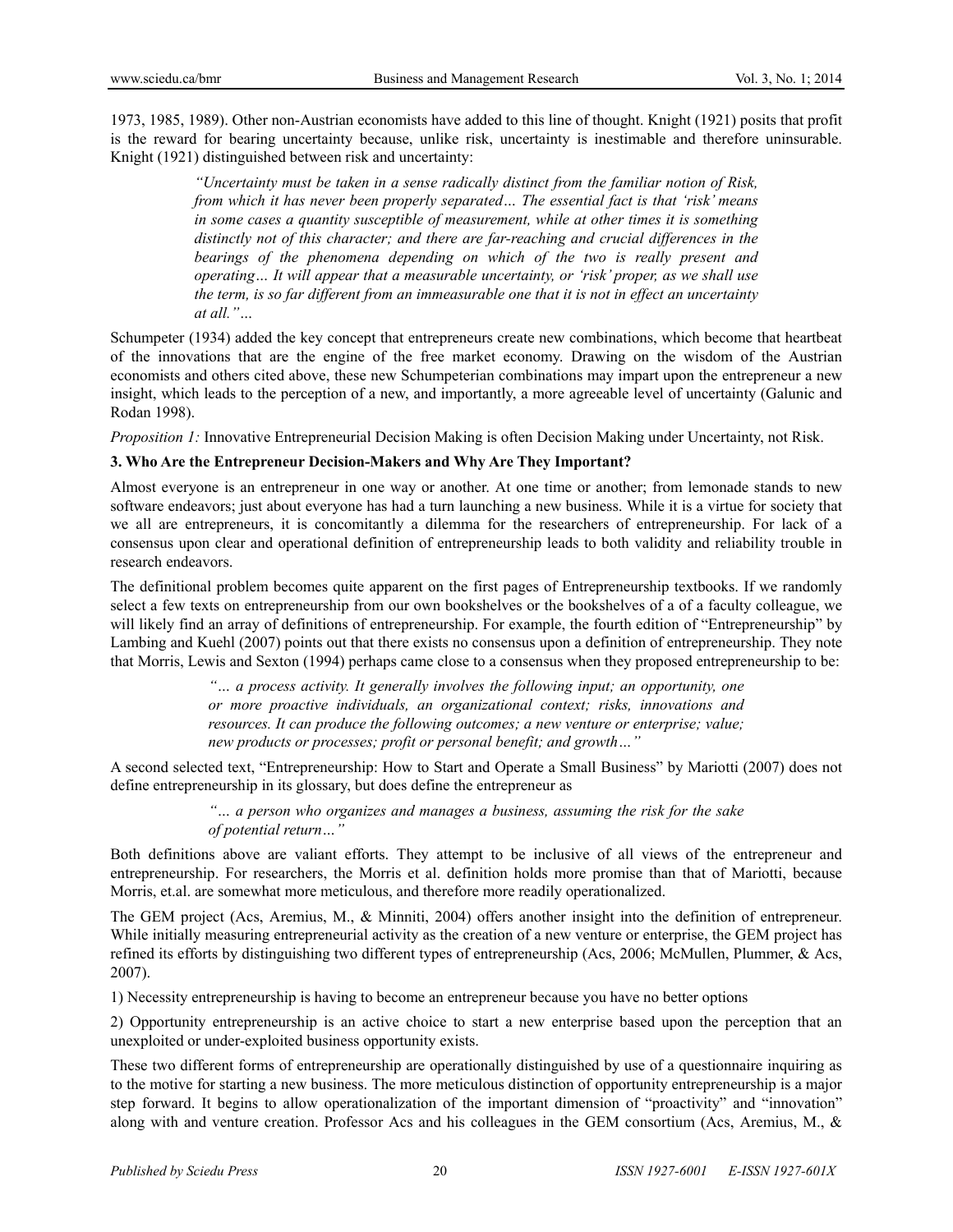Minniti, 2004) make a significant contribution to entrepreneurship research by the enhanced focusing of the definition.

Research on entrepreneurship, using the definition of opportunity entrepreneurship yield some interesting finding. Acs and Varga (2005), musing GEM data for 11 countries, found that opportunity entrepreneurship had a positive and significant effect on economic growth and development. Also, using GEM data, they found the propensity to exhibit opportunity entrepreneurship is negatively correlated to national measures of a culture's propensity to be uncomfortable with uncertainty.

Nevertheless, the definition of opportunity entrepreneurship may be enhanced by additional refinements. For example, implicit, but as yet not operationalized, in the definition of opportunity entrepreneurship is the notion of a new business model. All business have a business model. Most are made explicit; some are not. Many times these business models are imitations of the business models elsewhere observed. Such replications in new locations or environments are indeed new businesses, but they are not using new business models. We believe the founders of the concept of opportunity entrepreneurship had in mind not only new ventures, but new ventures with new business models. Thus, the emphasis on innovation and new combinations. However, the current measurement methodology used in GEM, while differentiating between entrepreneurship undertaken as a necessity, as opposed to entrepreneurship undertaken in recognition of an unexploited or under-exploited business opportunity, does not discriminate between using a new business model or imitating an on-going business model. That is, an individual who may be employed or self-employed in country A, while visiting country B, may notice a new successful business venture in country B, such as a Starbucks coffee store. The individual may decide to bring a similar coffee store to his home country, as none currently exists in country A. Under GEM methodology, this example will be measured as opportunity entrepreneurship. However, since it is more an imitation than the development of a new business model, we offer for consideration that it not be so classified, but rather put into a third category. We propose two categories of opportunity entrepreneurship: replica entrepreneurship and innovative entrepreneurship.

Opportunity Entrepreneurship:

A. Replica Entrepreneurship:

 "…an active choice to start a new venture, often in a new geographic location, imitating a business model observed in another environment, thereby taking advantage of an unexploited or under-exploited business opportunity."

B. Innovative Entrepreneurship:

"… an active choice to start a new enterprise with a new business model in recognition of an unexploited or under-exploited business opportunity."

Our main reason for offering this friendly amendment to the definition of opportunity entrepreneurship lies in our belief that the notions of innovation and re-combinations (new business model), first proscribed, need to be carefully discriminated, and operationalized in future entrepreneurship research.

The following 2 by 2 matrix is proposed to further clarify a more precise definition of entrepreneurship as a dependent variable in research:

|                                     | <b>Old Business Model</b> | <b>New Business Model</b> |  |
|-------------------------------------|---------------------------|---------------------------|--|
|                                     | (Copied)                  | (Recombination)           |  |
| <b>Necessity entrepreneurship</b>   | Replica                   | Innovative                |  |
|                                     | Necessity                 | Necessity                 |  |
|                                     | Entrepreneurship          | Entrepreneurship          |  |
|                                     | (very common)             | (very rare)               |  |
| <b>Opportunity entrepreneurship</b> | Replica                   | Innovative                |  |
|                                     | Entrepreneurship          | Entrepreneurship          |  |
|                                     | (very common)             | (rare)                    |  |

Table 1. Entrepreneurship Definitions

Note Table 1 distinguishes entrepreneurship with new business models at both the necessity entrepreneurship level and the opportunity entrepreneurship level. Also note, necessity entrepreneurship with a new business model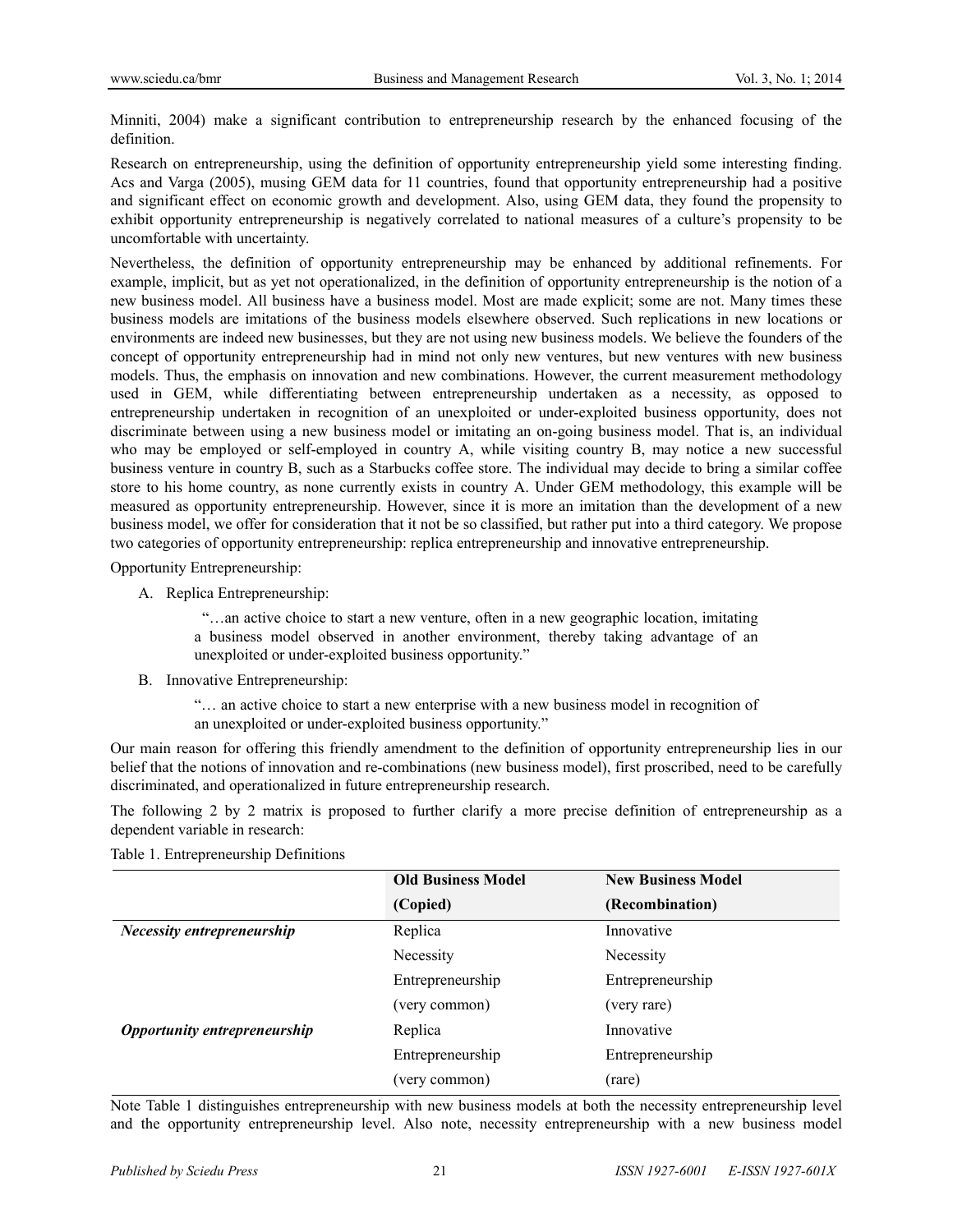(innovative necessity entrepreneurship) is, indeed, a very rare event. Nevertheless, innovative necessity entrepreneurship is a very important concept, especially in emerging economies. However, innovative necessity entrepreneurship is also a very complex dynamic, whose discussion deserves more space than we can allocate in this current discussion, which focuses upon innovative opportunity entrepreneurship.

While we believe that both types of opportunity entrepreneurship defined immediately above are key in entrepreneurship's role as an engine of economic development and prosperity, we also believe innovative entrepreneurship serves a more significant role in developing enhanced economic growth and productivity (Baumol, 2002), while replica entrepreneurship serves its greatest role in job creation and widening of the distribution of economic prosperity.

William J. Baumol (2002) has long championed the role of the Innovative Entrepreneur in economic growth. In a recent volume which Baumol co-edits with Eytan Sheshinski and Robert J Strom (2007) entitled: "Entrepreneurship, Innovation, and the Growth Mechanism of the Free-Entrepreneurship", it is argued that independent entrepreneurs are the primary source of innovative breakthroughs in the marketplace. It is further argued that the phenomenally rapid economic growth of Free-Market economies is primarily attributable to these entrepreneurial innovations partnered with the resources of high tech corporations whose large R&D budgets steadily improve upon and bring to the wider market the innovative products and processes contributed by the innovative entrepreneurs.

Therefore, we seek to consider a theory of the decision making of innovative entrepreneurs. We do so because of their apparent contribution to economic growth. And we argue that Baumol's reasoning may serve to inform this theory.

*Proposition 2*: Innovative Entrepreneurship plays a Significant Role in the Development of Economic Growth and Productivity*.* 

### **4. Innovative Entrepreneurship and Opportunity Identification**

Innovative entrepreneurship is all about recognizing an unexploited or under-exploited opportunity and deciding to create a new business model within a new enterprise designed to profit from this identified opportunity.

Timmons (1989) pointed out "that the Chinese characters for crisis and problem, when combined, mean opportunity". While this is not correct, the characters actually mean "machine" and "meet" and together mean "opportunity," but as a completely new word and not meant to reflect their additive meanings. However, this well publicized translation error has been widely diffused and indicates that both entrepreneurs and scholars associate opportunities with difficulty and the problems associated with successfully exploiting them. Say (1826) saw opportunities in terms of arranging the means of production in a way that yield value, with the profit going to the entrepreneur. This is similar to Shane's view (2003) who defines "an entrepreneurial opportunity as a situation in which a person can create a new means ends framework for recombining resources that the entrepreneur *"*believes will yield a profit". While Shane recognizes that profit are not always earned when entrepreneurs attempt to exploit opportunities, Kirzner (1973) sees the pure entrepreneur as one "whose entire role arises out of his alertness to hitherto unnoticed opportunities." Kirzner (1979) recognized that individuals will not always notice all opportunities and that "at any given time people will, on the one hand, be blissfully ignorant of opportunities staring them in the face; on the other hand, they will be delightedly proceeding to exploit newly noticed opportunities of which they had been unaware yesterday." Kirzner's entrepreneurs always earn an entrepreneurial profit, but they do not see every opportunity. While Kirzner (1973) sees the entrepreneur noticing opportunities because of their alertness to new information, Schumpeter (1934) saw environmental change as providing new information, which provides entrepreneurs the opportunity for combing resources in new ways that results in the creation on new industries.

Thus, it is this recombination of resources which is the heart of a new business model. And the new business model is the main characteristic which distinguishes innovative entrepreneurship from other forms of opportunity entrepreneurship.

*Proposition 3:* Successful Innovative Entrepreneurs are better at estimating the probability of success of a newly recognized opportunity than is the general public.

### **5. Innovative Entrepreneurship and Bayesian Reasoning**

The fundamental argument of this paper can now be more clearly stated:

Innovative Entrepreneurship is an active choice to start a new enterprise with a new business model in recognition of unexploited or under-exploited business opportunities. And, most fundamentally, Bayesian reasoning informs a theory of innovative entrepreneurial choice.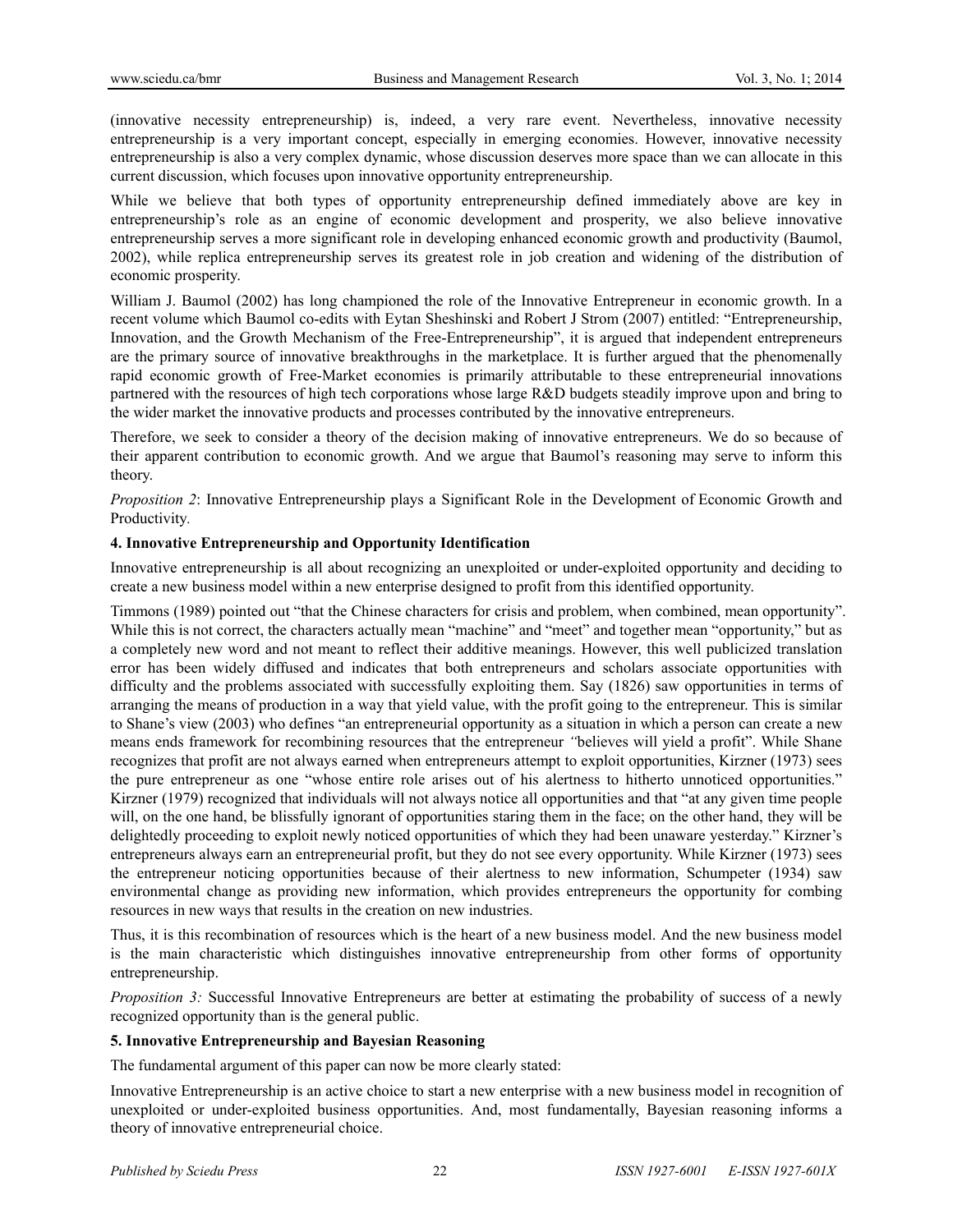Bayesian probability defines the concept of probability as the degree to which a person believes that a proposition is true, and that Bayes' theorem (Equation 1) can be used as a rule to update the degree of certainty or uncertainty of that belief in light of new information. It is proposed that innovative entrepreneurs are more likely to behave consistently in a Bayesian fashion than the general population. It is further proposed that the decision-making behavior of innovative entrepreneurs will more closely model the results of the application of Bayes' Theorem than that of the general population.

Please allow a simple example. This example is a fictional and over-simplified for illustration purposes. It is inspired by the innovative entrepreneurial behavior of a colleague, but is not an accurate reappraisal of all of the details and issues confronted by said colleague.

Our colleague was bedeviled by spelling when writing papers for his masters at MIT or his Ph.D. at Stanford. He often found himself sidetracked by the requirement of checking the correcting of his spelling.

Our colleague is a gifted computer software designer. In the 1970 he was aware that almost all written composition were being directly typed on PC's. Handwritten manuscripts were becoming a product of the iconoclast.

Our colleague in Schumpeterian style, associated the change in the environment with the resources available to him, and recombined those resources to produce a software application that checked the spelling of each word typed into the PC, and automatically advised the PC user of possible misspelling, conveniently offering the correct version of the word in question. This software allowed a poor speller to proceed without interruption and type out their idea, knowing that errors in spelling will later be identified and corrected.

Our colleague was pleased with his creation. It allowed him to write with the flow of his thoughts not interrupted by painstakingly consulting a dictionary each time a difficult to spell word was required by the text.

In addition to recombining resources to innovate a new product, our colleague was also proactive. He entertained the thought of resigning his professorship, moving to Silicon Valley and establishing a new venture to exploit a new opportunity he had recognized.

He recognized the opportunity to bring "spell-check" to all PC users, for a profit. But will this be a success? He reasoned in a Bayesian fashion as illustrated in the example to follow.

In this example; designed to illustrate an innovative entrepreneur using Bayesian reasoning, we follow an experiment our colleague undertook. Our colleague wished to acquire venture capital from Angel investors. He wondered how to best seek their participation. He decided that actually using the product, spell check, on their own PC, might be an important factor.

To test the idea, our colleagues asked his friends what they thought were the odds of his being able to attract an Angel investor, if the investor did or did not have an opportunity to first use spell-check. His friends estimated the following probabilities for our colleague:

- $P(E|H_0)$  = the probability that the Angel used spell check and is willing to invest was estimated to be 0.9
- $P(H_0)$  = the prior probability of an Angel to be willing to invest estimated to be 0.05
- $P(\overline{H}_0)$  = the probability of an Angel not willing to invest 0.95
- $P(E | \overline{H}_0)$  = the probability of the Angel having used spell check and is not willing to invest was estimated to be 0.5

Given these subjective probabilities from his friends our colleague intuitively estimated the probability an Angel investor will invest after he has had a chance to use spell check to be 0.1. However, most of our colleague's friends disagreed. They thought on average, that this probability was about 0.7.

What might Bayes' Theorem determine to be the probability that an Angel will invest after he has had a chance to use spell check?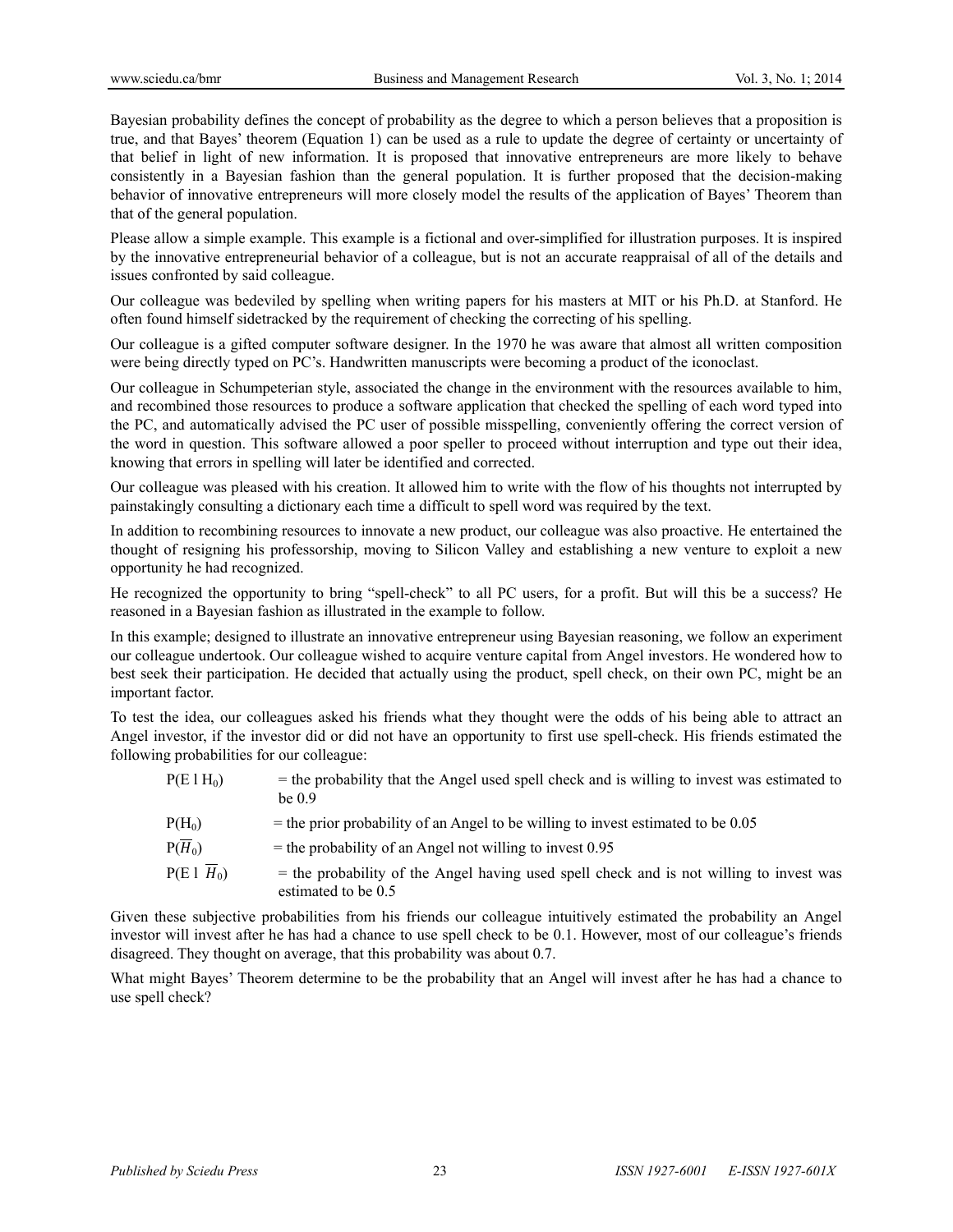From Equation 1:

$$
P(H_0 | E) = {P(E | H_0) P(H_0)} / P(E)
$$
(1)  
= 
$$
P(E | H_0) P(H_0)
$$
(2)

{
$$
P(E 1 H_0) P(H_0) + P(E 1 \overline{H}_0) P(\overline{H}_0)
$$
}

$$
= \underline{\qquad (0.9) (0.05)} \tag{3}
$$

$$
= \frac{(0.9)(0.05) + (0.5)(0.95)}{0.045}
$$
  
= 
$$
\frac{0.045}{(0.045) + (0.475)}
$$
 (4)

$$
= 0.0865 \tag{5}
$$

Thus, Bayes analysis predicts the posterior probability of an Angel being willing to invest after using spell check to be a little less than 1 in 10. Therefore, in this fictional illustration, we see that our colleague, the innovative entrepreneur, had assessed a posterior probability far closer to that which Bayes' Theorem yielded than did the friends of the entrepreneur:

| Bayes Theorem:                           | $p = 0.0865$ |
|------------------------------------------|--------------|
| Innovative Entrepreneur:                 | $p = 0.1$    |
| General prediction of friends: $p = 0.7$ |              |

Our argument is not that innovative entrepreneurs are more conservative or more risky in their decision making. Rather, we argue that they are more Bayesian than the general population.

*Proposition 4:* Successful Innovative Entrepreneurial Decision-Making models Bayesian Reasoning.

We have proposed that successful innovative entrepreneurship 1) is decision-making under uncertainty, not risk, 2) plays a significant role in economic growth and productivity, 3) is performed by entrepreneurs who are better at estimating the probability of success of a newly recognized opportunity than is the general public and, 4) involves decision-making that models Bayesian reasoning. The following observations are offered to support these propositions.

### **6. Observational Studies of Angel Investors and Venture Capitalist Suggest Similarities between Bayesian Reasoning and the Reasoning of Innovative Entrepreneurs**

Piaget (1971) contended that humans continually capture and maintain mental schemata of how life works through a process of acquiring, assimilating, accommodating, and adapting to experiences. Thus, decision makers, whether innovative and entrepreneurial or not, inherently rely on such schemata along with current, conscious interaction with others.

Innovation and entrepreneurship of the "opportunity" type as assessed by the Global Entrepreneurship Monitor organization (Xavier, Kelly et al. 2012) has been correlated with a diversity in mental schema, education, age (Block and Wagner 2010) and with an ability to associate and bisociate (Koestler 1964). Successful opportunity entrepreneurs may consciously surround themselves with experts to gather guidance to support, supplement, or compliment their internal schemata. Thus, the key to an entrepreneur's success appears to be 1) the scope and depth of mental schemata and 2) an ability to consciously recall and connect these past experiences. Bayesian reasoning rests on a process where schema are not only available but also ordered and prior-probability-weighted into a spatial-temporal hierarchy to support decision-making (Hawkins 2009).

It is difficult to prove that Bayesian reasoning is peculiar to individual innovative entrepreneurs without delving into physical neural processes more appropriately assessed by neural scientists. However, at the macro level of analysis, two recent behavioral changes, the use of Bayesian Network models by investors and the use of "lean start-up processes" by entrepreneurs have occurred in the world of start-up firm funding that may provide some evidence that Bayesian reasoning is operative.

The first observation is of Angel and Venture investor groups that have traditionally used simple checklists and models to screen start-up ventures. The checklist and early models used subjective weights applied to 5-25 factors to derive a simple aggregate score that became the dependent variable selection score. More recently, these models have evolved to use dynamic Bayesian multilevel networks. The dynamic multilevel design appears to better fit the thinking of investors and real world entrepreneurs. For example, one two-level model (Subramanian 2009) uses the factors; business stage, competitive landscape, funding required, sales channels, size of opportunity, and strength of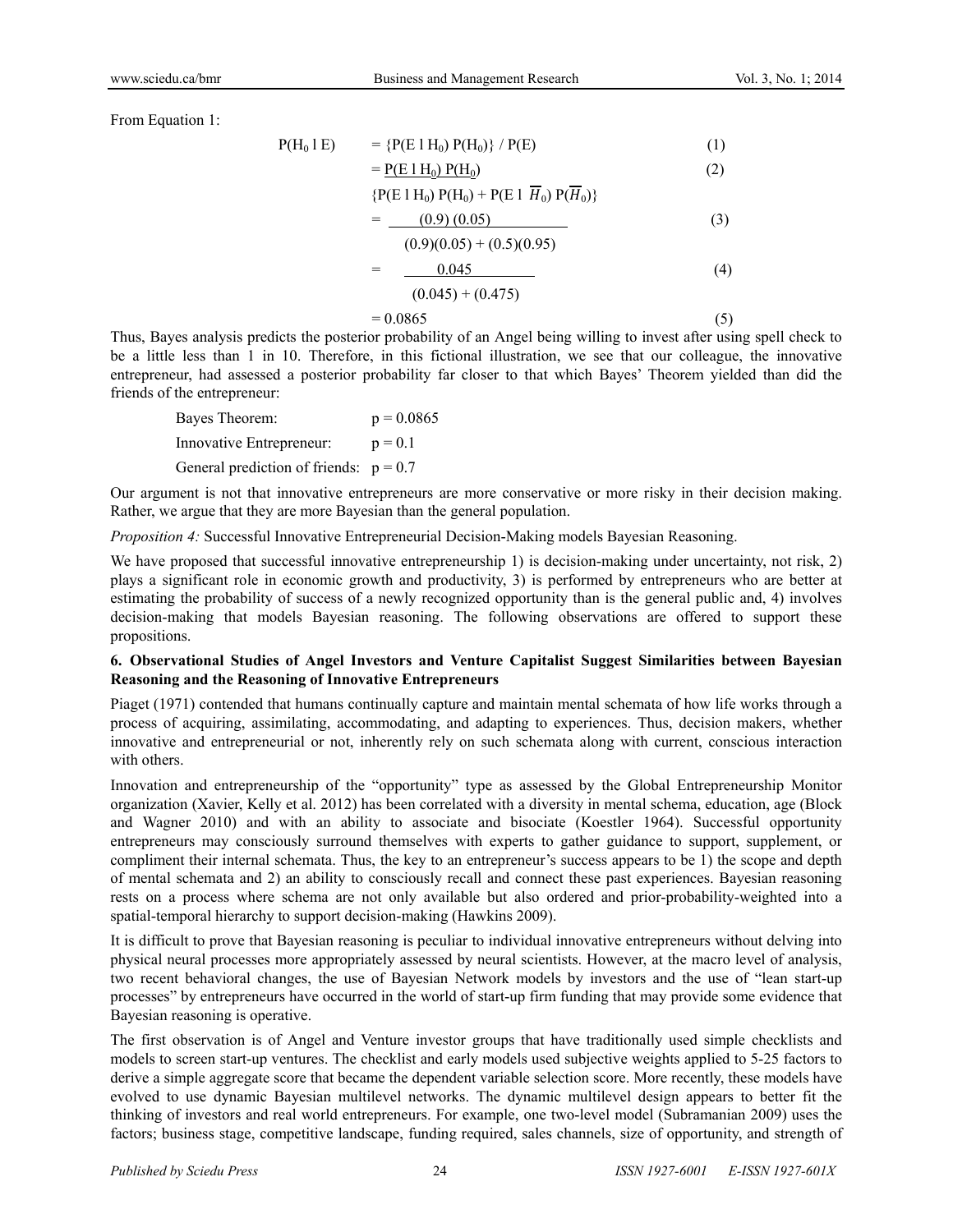the management team at the first level and one to four sub-factors at the second level (see Figure 1). The Bayesian priors are set subjectively at both levels by expert investors through a ranking of each factor's relative importance using dyad comparisons within the specified hierarchical level. Once this relative factor ranking super matrix is calculated, a screening team of selected investors is asked to answer specific questions (one to four items per secondary-level factor in the hierarchy). The Likert-score of each sub-factor item is multiplied by the chain of conditional probabilities on the path to the goal node. A computer generated probability for the goal is the Bayesian posterior probability for the subject firm. The highest ranking firms are then selected for further consideration. Investors thereby use the described Bayesian network of expert-determined prior probabilities to screen a start-up for eligibility to present to an investor group.



Figure 1. Structure of the Paine Bayesian Network Decision Model

**Source:** Derived from (Subramanian, 2009)

The statistical method utilized by investors for the first macro-observation shown in Figure 1 and described in the previous paragraph is similar to the use of a probabilistic weighted average (PWA) aggregation operator as suggested by Merigò (2012). Merigò contends that in multi-person decision-making situations the PWA operator "can unify decision-making problems under risk environment with subjective and objective information" (2012, p. 457).

A second macro observation suggests the applicability of an underlying dynamic Bayesian network process as a model for the behavior of entrepreneurs participating in the start-up funding industry. Recently, there has been a significant behavioral change by entrepreneurs that may attributed to Eric Reis's book, The Lean Startup (2011). The lean start-up philosophy contrasts to the legacy "business plan" philosophy that has been traditionally taught in business schools and used by investors to evaluate entrepreneurial start-ups (Mintzberg 2007, Reis 2011, Blank 2013). The major difference between the two philosophies is in their respective planning time frames and behavioral assumptions. Whereas, the business plan philosophy assumes cause-effect determinism over a long period of development time, the lean philosophy, calls for the development of a short-term, minimally viable product with early and frequent hypotheses checks with respect to design, build, and market assumptions. The lean process resembles a Bayesian network in that early actions are tested to acquire probability of success priors that feed into determining the probability of success for later stage activities that are also communicated to and confirmed with prospects. The result of the lean, Bayesian-like process is to improve the posterior probability of success for the start-up.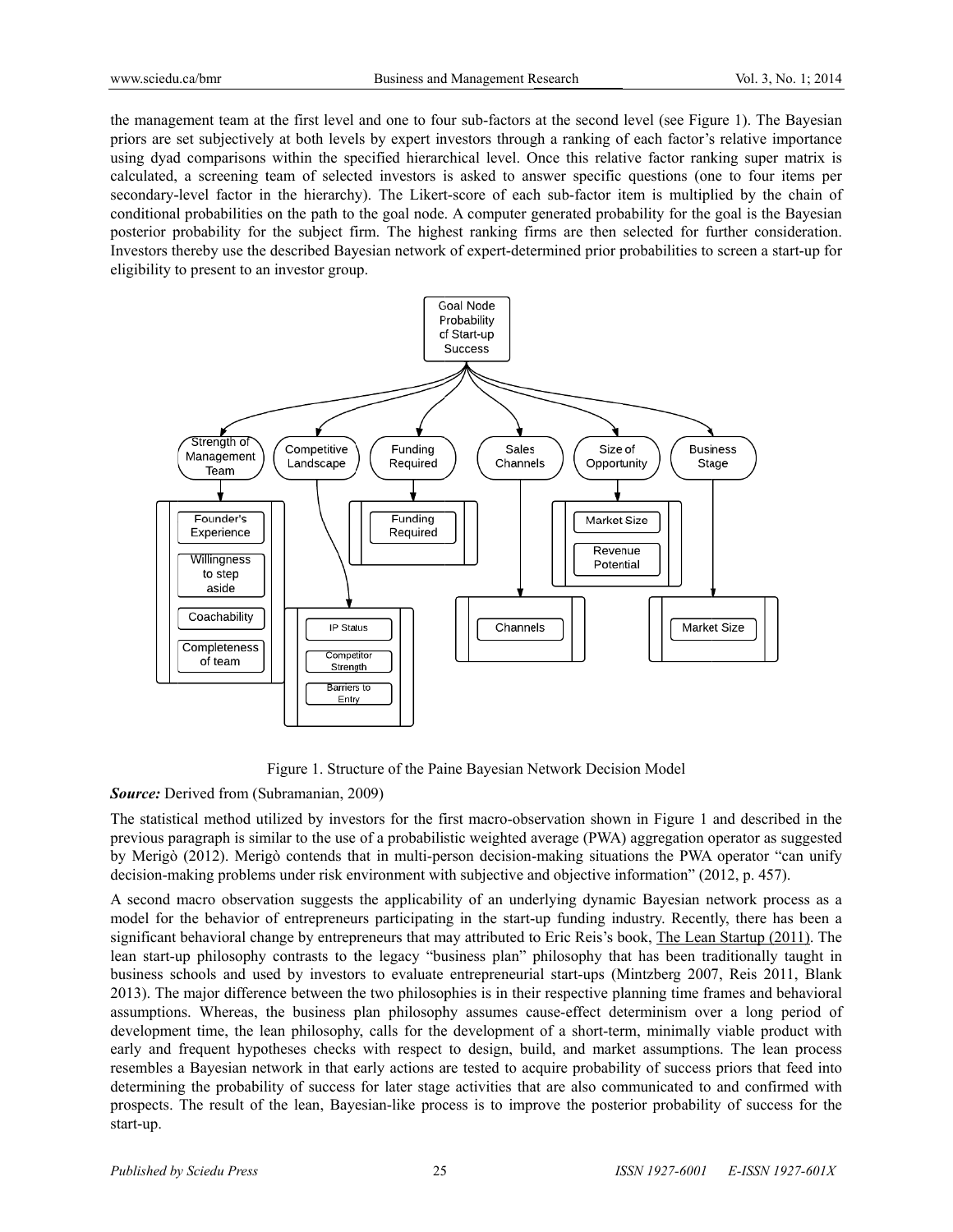The preceding two examples of Bayesian processes exercised consciously by entrepreneurs and start-up investors suggest the possible use of such mental reasoning by these individual in their tacit mental deliberations while decision-making. If one assumes that mental schema networks exist, and if a schema like that hypothesized in Figure 1 is reweighted with priors through the continuous Piaget-suggested acquire, assimilate, accommodate, and adaptation process (Piaget 1971), then the question of differentiation reduces to; How do successful, innovative entrepreneurs consciously reduce uncertainty by instantiating their subconsciously generated intuitive assessments to make better decisions. Perhaps the answer is that successful entrepreneurs (and investors) have mental schemata of such a large scope, wide diversity, and significant depth (relative to novice entrepreneurs and investors) that superior posterior probabilities are the result. Mero (2002) similarly concluded that scope, diversity, and depth of an individual's aggregate schemata in a specific domain of knowledge determined that individual's level of acknowledged expertise (2002, pp. 222-224).

But, how do superior posterior probability estimates get selected and integrated into conscious deliberations? Damasio (1999) contends that "somatic markers" reflecting the emotional importance of a schema are attached to each schema. Then when an aggregate schemata is mentally associated, autopoietic processes prioritize such thoughts into consciousness. If so, the mere scope and depth of the schemata would achieve it a relatively high marker-score. Additionally, the diversity of the schemata might raise the score due to the emotional "surprise" of a diverse schema being included in the aggregated schemata.

This section has suggested that the innovative entrepreneur uses Bayesian reasoning to excel in decision-making based on uncertain evidence. The next section relates the entrepreneurial behavior described as the "lean start-up process" in this section, to research on "effectuation" (Read and Sarasvathy 2005) that further reinforces the argument that Bayesian reasoning is used by expert innovative entrepreneurs.

## **7. Innovative Entrepreneurs, Bayesian Reasoning, and the Causation vs. Effectuation Issue**

It has been previously argued that successful innovative entrepreneurs may use Bayesian reasoning to achieve advantage in their decision-making. However, decision-making is only a part of a mental process that some researchers describe as having an "entrepreneurial orientation" (Lumpkin 1996, Kreiser 2002, Covin 2006). Kreiser (2002) confirmed a 3-factor model for entrepreneurial orientation (EO) that reflected specific mental beliefs related to proactivity, innovation, and uncertainty acceptance). These internal beliefs along with the depth, scope, and diversity of the domain expertise related schemata may serve as a prior probability basis for Bayesian reasoning. If so, then this internal process when coupled with the filtering of advice from current expert sources to appropriately adjust priors or add new relevant schema with attached priors completes the Bayesian reasoning process. This suggested mental process has been legitimized to some extent through modeling based on a theory of the mind (Baker, 2006). Baker's partially observable Markov-process-based models incorporate prior-probability-based beliefs, and rewards along with agent and environmental states to generate the posterior probability of a specific action. Additionally, Baker (2009) addresses the inverse of the forward direction posterior probability prediction process in order to recalculate specific priors based on an assumed posterior action probability. This inverse process may also be an applicable analog to the process that a Bayesian-reasoning entrepreneur uses when experiencing a failure when testing a specific product assumption on a prospect. After experiencing a failure the Bayesian-reasoning entrepreneur lowers the prior probability of the tested hypothesis as a part of the thought process used in estimating the posterior probabilities of success of future untested hypothesized actions. The practice of frequently testing product assumptions is inherent to the lean startup methodology.

A reasoning process that incorporates beliefs in addition to knowledge and more specifically beliefs about innovation, proactivity, and decision-making under uncertainty introduces an action dimension to the cognitive decision-making process. Sarasvathy (2001) has bifurcated this action dimension into entrepreneurs who believe in causal action and entrepreneurs who tend to "effectuate" (intuition based action). She defines the causal action group as those who primarily rely on proven methods like business plans, discounted cash value methods, decision tree models, and even, static Bayesian network models. Whereas, she defines effectuators as those who act in a "…seat-of-the-pants and tentative…" manner. (2001, p. 246) Sarasvathy argues that causation rests on a logic of prediction, effectuation on the logic of control. She emphasizes this by saying that the use of causation rests on a belief that "...to the extent we can predict the future, we can control it." as contrasted with the effectuators belief that "…to the extent we can control the future, we do not need to predict it" (2001, p. 251).

Sarasvathy conducted an experiment to test her hypothesis that expert entrepreneurs performed more intuitively than non-experts (Sarasvathy, Dew, Read, & Wiltbank, 2007). A group of 37 MBA students (non-experts) and 27 successful entrepreneurs (experts) were given a task to startup a new firm and the subjects were interviewed. Their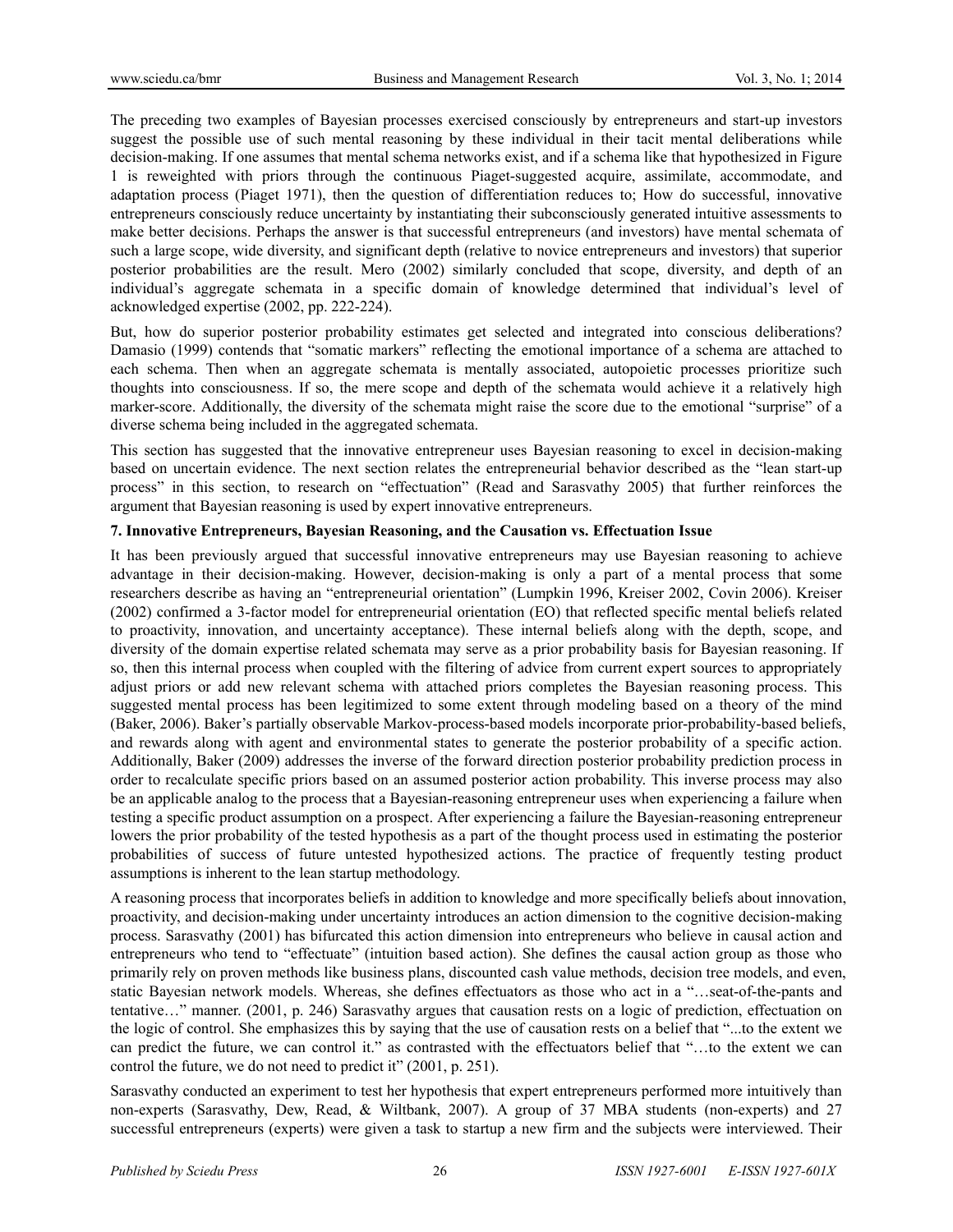thoughts on how they completed the task were subjected to a protocol analysis to determine their relative use of causal versus effectuation-oriented processes. The results showed that expert entrepreneurs were more inclined to use effectual methods. These results were somewhat moderated by the amount of resources available to the subject as novice subjects with more resource were found to be more effectual than novice subjects without such resources. Resources were defined means available as a result of who you are, what you know, and whom you know. Figure 2 depicts the proposed relationship between reasoning strategy and entrepreneurial experience (Read & Sarasyathy, 2005, p. 57).



Figure 2. Reasoning Strategy versus Entrepreneurial Experience

Source: Adapted from (Read & Sarasvathy, 2005, p. 57)

Sarasvathy's finding that the degree of effectuation applied is moderated by an individual's available means is of special importance to the argument that expert, innovative entrepreneurs use Bayesian reasoning. It appears reasonable to assume that novice entrepreneurs with few means available (knowledge, network, financial resources) use their intuition and effectuative methods to overcome obstacles that entrepreneurs with greater means might resolve using causal tools and planning methods. However, why would expert entrepreneurs also use intuition and effectuation to build their businesses? The answer, as suggested from Sarasvathy's research and from observations of expert entrepreneurs by the authors of this paper, appears to arise from the confidence that an expert entrepreneur derives from serial attempts at starting a new firm. This confidence may be a result of the numerous and varied experience-provided and honed mental schema that underpin the expert entrepreneur's Bayesian reasoning processes.

Courtney (2013) recently touched on the issue of available means by proscribing five protocols for decision-making when faced with uncertainty in causative model design and outcomes. Specifically, Courtney noted that in cases where both the causative model and the outcomes were uncertain (in the Knightian sense), case-based decision analysis should be used. "Case-based decision making provides a structured framework for synthesizing information from multiple analogous experiences and examples" (p.68). This definition suggests a similarity between the causally oriented use of the Courtney suggested "case-based method of analysis" and the alternative use by innovative entrepreneurs of Bayesian reasoning using mental schemata followed by the effectuator-prone actions of expert innovative entrepreneurs suggested by Sarasvathy.

This section has added a belief dimension to the previously addressed knowledge dimension of entrepreneurial reasoning. An entrepreneur's unique orientation towards decision-making under uncertainty, proactivity, and innovation may have a significant impact on decisions made by the entrepreneur and the probability of success. Causal reasoning using deterministic tools with limited inputs and a limited number of functional variables may not be adequate to account for the success of decision-making in entrepreneurial growth ventures. Achieving such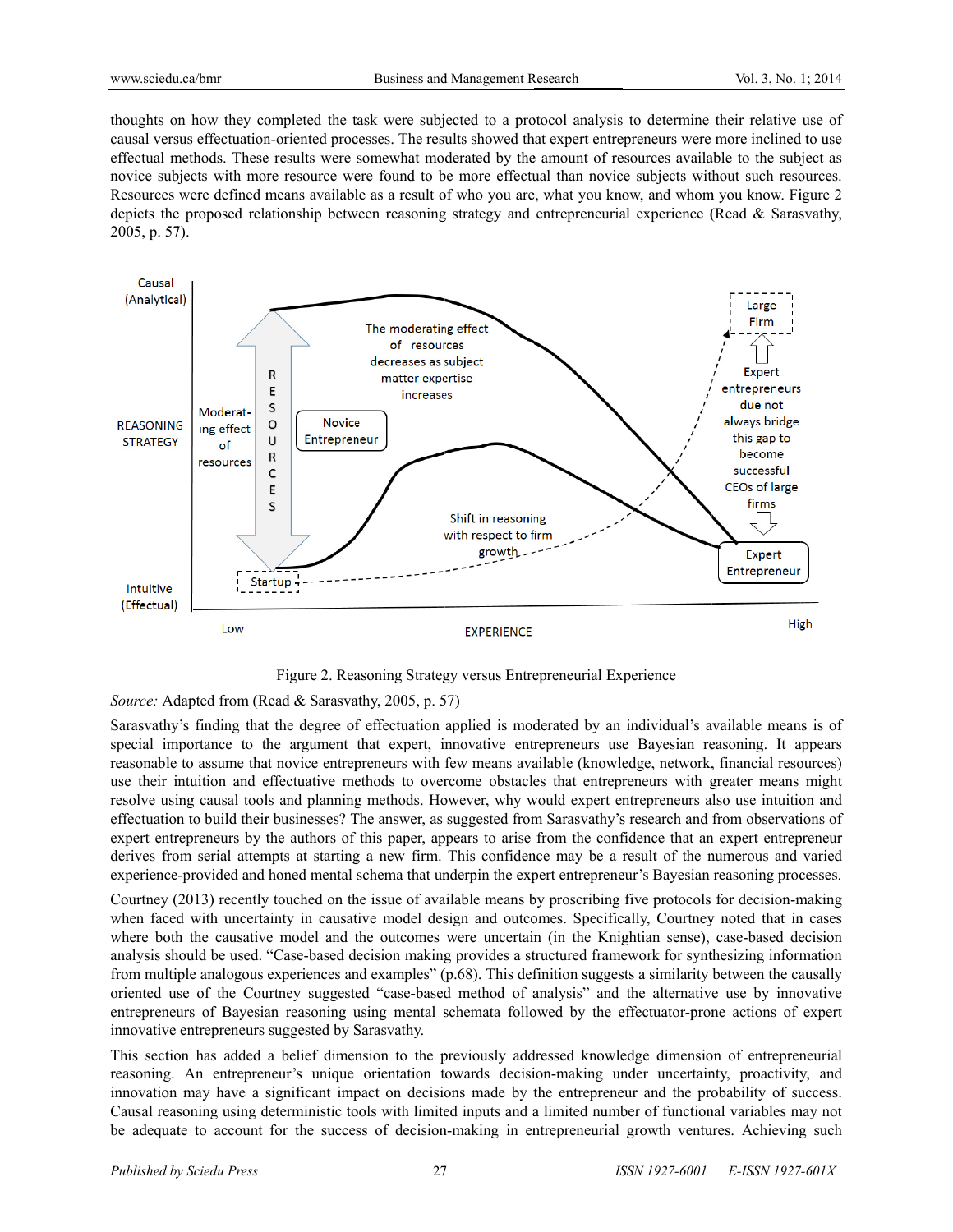successes would appear to require a more flexible, extensively mental capacity that could be hypothesized as Bayesian-based reasoning.

#### **8. Conclusion**

This paper seeks to demonstrate the important role that Bayes' reasoning may serve in informing the development of a theory of innovative entrepreneurial knowledge creation through recombination of resources in response to new information from the environment. The style of reasoning of the Bayesian approach, in which posterior probabilities are rigorously and continuously updated given new data, appears to model the observed decision behavior of innovative entrepreneurs. Disciplined intuitive implementation of Bayesian reasoning may help us understand how and why innovative entrepreneurs may be better at estimating the probabilities of success of newly recognized opportunity than the general public. Because innovative entrepreneurs play an important in the development of economic growth and productivity, it is worthwhile to explore the role the philosophy and methodology of Bayesian reasoning may play during the knowledge creation of innovative entrepreneurs in confirming their new recombination of ideas.

Organizational research through observational studies of entrepreneurial behavior appear to support the idea that Bayesian reasoning plays a significant role in successful innovative entrepreneurial knowledge creation through the recombination of ideas inspired by new data. Bayesian statistics and probability bring with it a style of reasoning and practices which appear to be an excellent model with which organizational researchers may come to better understand the dynamics of successful entrepreneurial knowledge creation, problem-solving, decision-making, and solution-implementation.

#### **9. Limitations and Future Research**

This paper has as its goal the initiation of a conversation among scholars of the field of Entrepreneurship Research. The basic tenet of this paper is that the concept of entrepreneurship is so broadly defined that it encompasses any and all initiations of any entrepreneur. As such, the broad concept of entrepreneurship defies scholarly convergence toward a model of problem-solving, decision-making, and implementation processes creating the act of entrepreneurial behavior. We have limited our focus to a narrow, albeit significant, sub-field of entrepreneurship: innovative opportunity entrepreneurship. In this focused area, we have argued that the ontological and epistemological tenets of Bayesian Reasoning may inform theory development and knowledge creation in entrepreneurial research in general and in innovative opportunity entrepreneurial research in particular.

In doing so, it is our hope that other scholars of entrepreneurship research consider these ideas; question them; and enhance the validity of these ideas through their own future research initiatives. Toward that end, we propose the following queries for future research:

1) How may we refine our measurements of necessity and opportunity entrepreneurship to be able to measure the concepts of innovative opportunity entrepreneurship and innovative necessity entrepreneurship?

2) Is it possible to further explore the "causation vs. effectuation" issue highlighted by the work of Sarasvathy, et.al. (ibid, 2001, 2007) through bifurcation of the innovative opportunity entrepreneurship process into a "creative problem-solving/ decision-making" phase and into a creative "implementation" phase? Always acknowledging that these two phases of innovative opportunity entrepreneurship are interactive and not necessarily sequential (What's Past is Prologue---Shakespeare).

We will be delighted to participate in future discussions with scholars of entrepreneurial research on these and related issues.

#### **References**

- Acs, Z. J. (2006, Winter). How is Entrepreneurship Good for Economic Growth? *Innovations, 1*(1), 97-107. http://dx.doi.org/10.1162/itgg.2006.1.1.97
- Acs, Z. J., & Audretsch, D. B. (2010). *Handbook of Entrepreneurship Research* (2nd ed.). New York: Springer. http://dx.doi.org/10.1007/978-1-4419-1191-9
- Acs, Z. J., & Varga, A. (2005). Entreprenurship, Agglomeration and Technological Change. *Small Business Management, 24*(3), 323-334. http://dx.doi.org/10.1007/s11187-005-1998-4
- Acs, Z. J., Aremius, P., M., H., & Minniti, M. (2004). *GEM: Executive Report.* London Business School, Babson College.

Baumol, Sheshinski, E., & Strom, R. J. (2007). *Entrepreneurship, Innovation, and the Growth Mechanism of the*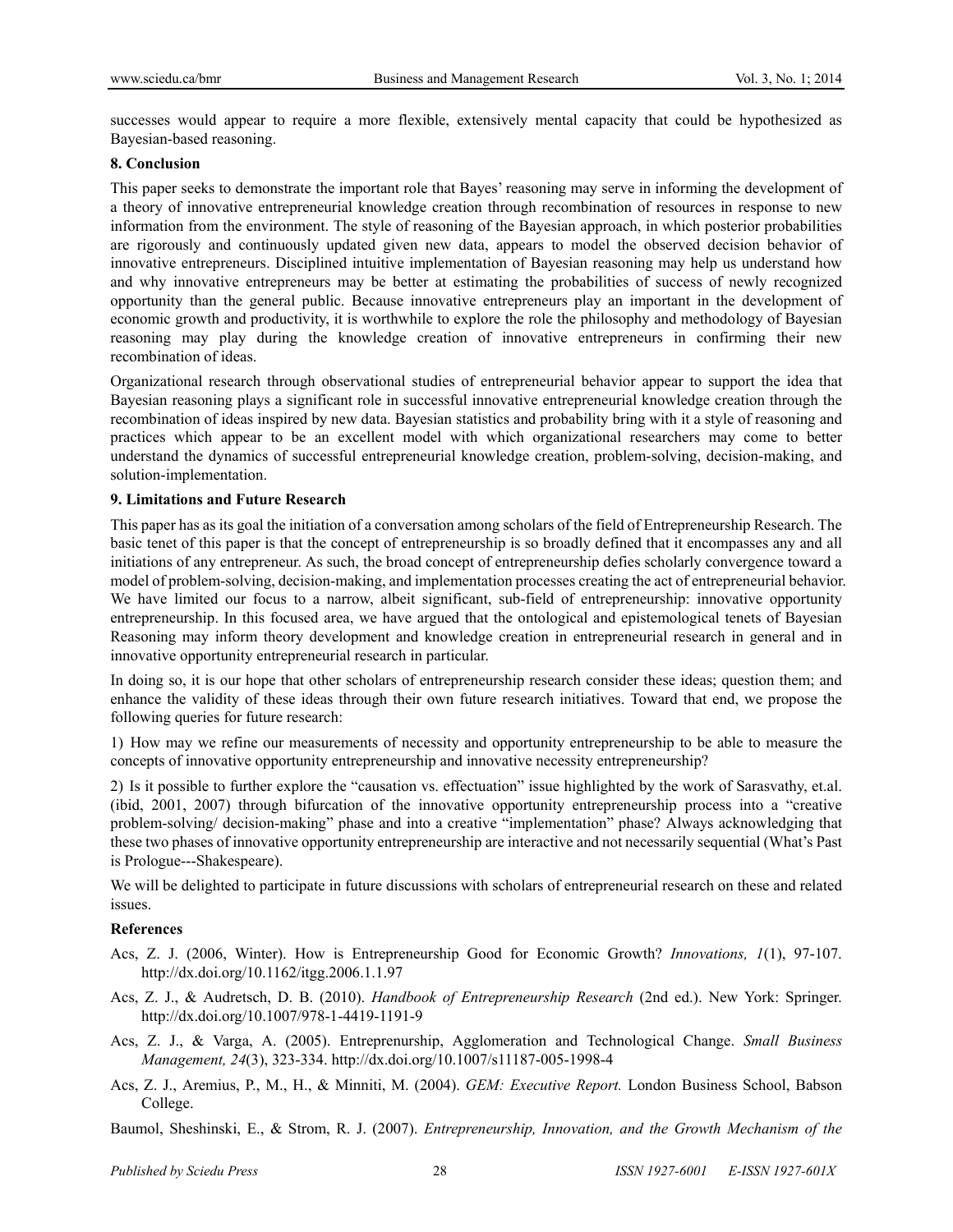*Free-Entrepreneurship.*

- Baumol, W. J. (2002). *The Free-Market Innovation Machine: Analyzing the Growth Miracle of Capitalism.* Princeton, N.J.: Princeton University Press.
- Bernstein, P. L. (1996). *Against the Gods: The Remarkable Story of Risk.* New York: John Wiley & Sons.
- Blank, S. (2013). Why the lean startup changes everything. *Harvard Business Review*(May).
- Block, J. H., & Wagner, M. (2010, June 1). Opportunity Recognition and Exploitation By Necessity and Opportunity Entrepreneurs: Empirical Evidence from Earnings Equations. *Schmalenbach Business Review* 62(4): 154-174.
- Cantillion, R. (1775). *An Essay on Economic Theory* (2010 ed.). (M. Thornton, Trans.) Auburn, Alabama: Miser Institute.
- Covin, J. G. (2006). Strategic process effects on the entrepreneurial orientation–sales growth rate relationship. *Entrepreneurship Theory & Practice (January)*, 57-81. http://dx.doi.org/10.1111/j.1540-6520.2006.00110.x
- Damasio, A. (1999). *The Feeling of What Happens: Body and Emotion in the Making of Consciousness.* San Diego, CA: Harcourt, Inc.
- Doktor, R., et al. (2007). Cross-cultural aspects of entrepreneurship and uncertainty avoidance. Silicon Valley Global Entrepreneurship Research Conference, Nikko Hotel, San Francisco, University of San Francisco, School of Business and Management.
- Galunic, C., & Rodan, S. (1997). *Resource Recombinations in the Firm: Knowledge Structures and the Potential for Schumpeter Innovation.* Fountainbleu: INSEAD.
- Hawkins, J. (2009). *Hierarchical temporal memory: Concepts, theory, and terminology.* Redwood City, CA: Numenta, Inc.
- Hayak, F. A. (1945). The Use of Knowledge in Society. *American Economic Review, 35*(September), 319-530.
- Kirzner, I. M. (1973). *Competition and Entrepreneurship.* Chicago: University of Chicago Press.
- Kirzner, I. M. (1979). *Perception, Opportunity, and Profit.* Chicago: University of Chicago Press.
- Kirzner, I. M. (1985). *Discovery and the Capitalist Process.* Chicago: University of Chicago Press.
- Kirzner, I. M. (1989). *Discovery, Capitalism, and Distributed Justice.* Oxford: Basil Blackwell.
- Knight. (1921). *Risk, Uncertainty, and Profit.* Boston, MA.: Houghton Mifflin.
- Koestler, A. (1964). *The Act of Creation.* London, Atlanta: Penguin Group.
- Kreiser, P. M. (2002). Assessing the psychometric properties of the entrepreneurial orientation scale: A multi-country analysis. *Entrepreneurship Theory & Practice (Summer)*, 71-94.
- Lambing, P. A., & Kuehl, K. R. (2007). *Entrepreneurship* (4th ed.). Englewood Cliffs, New Jersey: Printice Hall.
- Lumpkin, G. T. (1996). Clarifying the entrepreneurial orientation construct and linking it to performance. *Academy of Management Review, 21*(1), 135-172.
- Mariotti, S. (2007). *Entrepreneurship: How to Start and Operate a Small Business* (2nd ed.). Englewood Cliffs, New Jersey: Prentice Hall.
- McMullen, J. S., Plummer, L. A., & Acs, Z. J. (2007). What is Entrepreneurial Opportunity? *Small Business Management, 28*(4), 273-283. http://dx.doi.org/10.1007/s11187-006-9040-z
- Menger, C. (1950). *Principles of Economics.* New York: Free Press.
- Merigò, J. M. (1012). "The Probabilistic Weighted Average and its Application in Multiperson Decision Making." *International Journal of Intelligent Systems* 27: 457-476. Available at wileyonlinelibrary.com, DOI 10.100/int.21531
- Mero, L. (2002). *Die Grenzen der Vernuft: Kognition, Intuition, und kimplexes Denken.* Reinbech bei Hamburg: Rowohlt Taschenbuch Verlag Gmbh.
- Mintzberg, H. (2007). *Managers, not MBAs.* San Francisco: Berret-Koehler Publishers, Inc.
- Morris, M. H., Lewis, P. S., & Sexton, D. L. (1994). Reconceptualizing Entrepreneurship: An Input-Output Perspective. *Srtm Advanced Management Journal, Winter*, 29-30.
- Piaget, J. (1971). *Biology and Knowledge: an essay on the relations between organic regulations and cognitive*